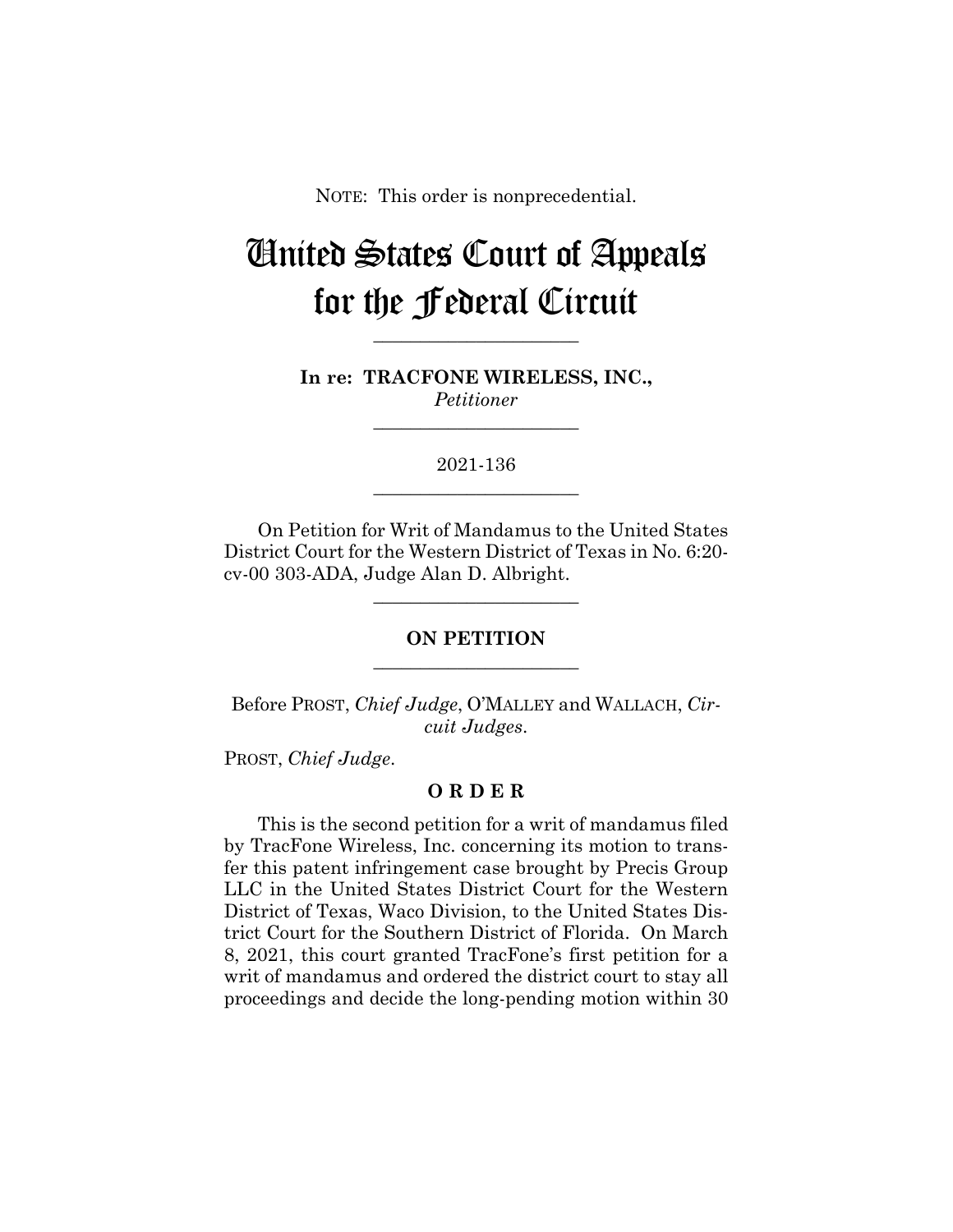days. *In re TracFone Wireless, Inc.*, No. 2021-118, 2021 WL 865353 (Fed. Cir. Mar. 8, 2021). Three days later, the district court denied the motion, rejecting two arguments TracFone now raises in this petition: (1) that venue was improper in the Western District of Texas and (2) that 28 U.S.C. § 1404(a) required transfer. Appx178. We now grant mandamus for a second time. We conclude that the district court clearly abused its discretion in denying transfer under § 1404(a). Having reached that conclusion, we do not address TracFone's improper-venue arguments.

I

Precis is a Delaware limited liability company with no disclosed place of business. Appx8. Precis owns four patents entitled "Secured Pre-Payment for Portable Communication Unit," which relate to systems and methods for pre-payment mobile device service. One of the inventors of the patents is Daniel Karvonen, who resides in Mankato, Minnesota. Appx108. In April 2020, Precis filed this suit, alleging that TracFone infringed the asserted patents by making, using, offering for sale, or selling prepaid phone cards through contracts. Appx15.

TracFone, a Delaware corporation with its principal place of business in Miami, Florida, moved to dismiss the action due to improper venue or, in the alternative, to transfer it to the Southern District of Florida. Appx80–81. On March 11, 2021, the district court denied the motion. Appx178. As to transfer under  $\S 1404(a)$ , the district court found that the relative ease of access to sources of proof factor weighed at least slightly in favor of transfer because the physical location of TracFone's documents were in Miami. Appx188. With regard to the compulsory process factor, the district court found that this transfer consideration neither weighed for nor against transfer, because no party had identified any unwilling witness. Appx190.

As to the willing witness factor, the district court acknowledged that TracFone's employees with knowledge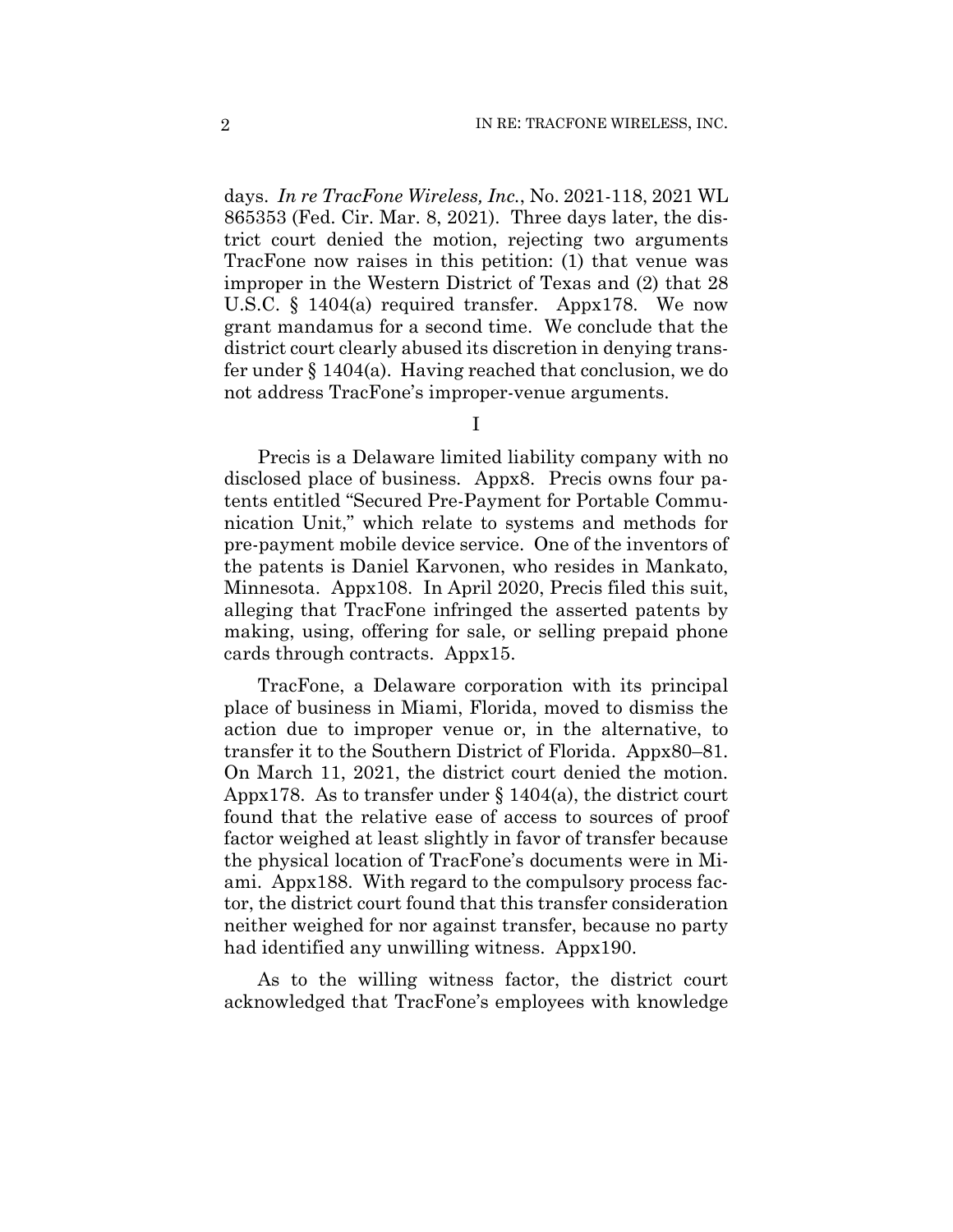of the alleged infringement work at its headquarters in Miami, with TracFone "focus[ing] on four party witnesses" residing in Miami that would likely testify. *Id*. Although no party identified any witness residing in the Western District of Texas, the district court weighed this factor against transfer. Appx191. In support of that decision, the court explained that it "assumes that no more than a few party witnesses will testify." Appx190. The court added that there were two likely non-party witnesses who reside outside both districts—Mr. Karvonen as well as an attorney involved in the patent prosecution who resides in Arizona—who would have to travel "double" or "nearly double" the distance if the case were held in the Southern District of Florida as opposed to Waco, Texas. Appx189–91. The court further explained that those individuals were entitled to "significantly more weight" than the potential witnesses residing within the Southern District of Florida because the inventor and patent prosecution attorney were not employees of either party. Appx191.

Regarding the remaining transfer considerations, the district court found that the court congestion factor weighed slightly in favor of transfer, Appx192; the local interest factor weighed in favor of neither forum because "TracFone utilizes the allegedly infringing process throughout the nation," Appx193; and the remaining factors were neutral. On balance, the district court found that "the Southern District of Florida is slightly more convenient, but [does] not reach the level of clearly more convenient justifying transfer." Appx186. Accordingly, the district court denied TracFone's motion. TracFone then filed this petition for a writ of mandamus, seeking to reverse that order and direct the court to transfer.

### II

Under the All Writs Act, federal courts "may issue all writs necessary or appropriate in aid of their respective jurisdictions and agreeable to the usages and principles of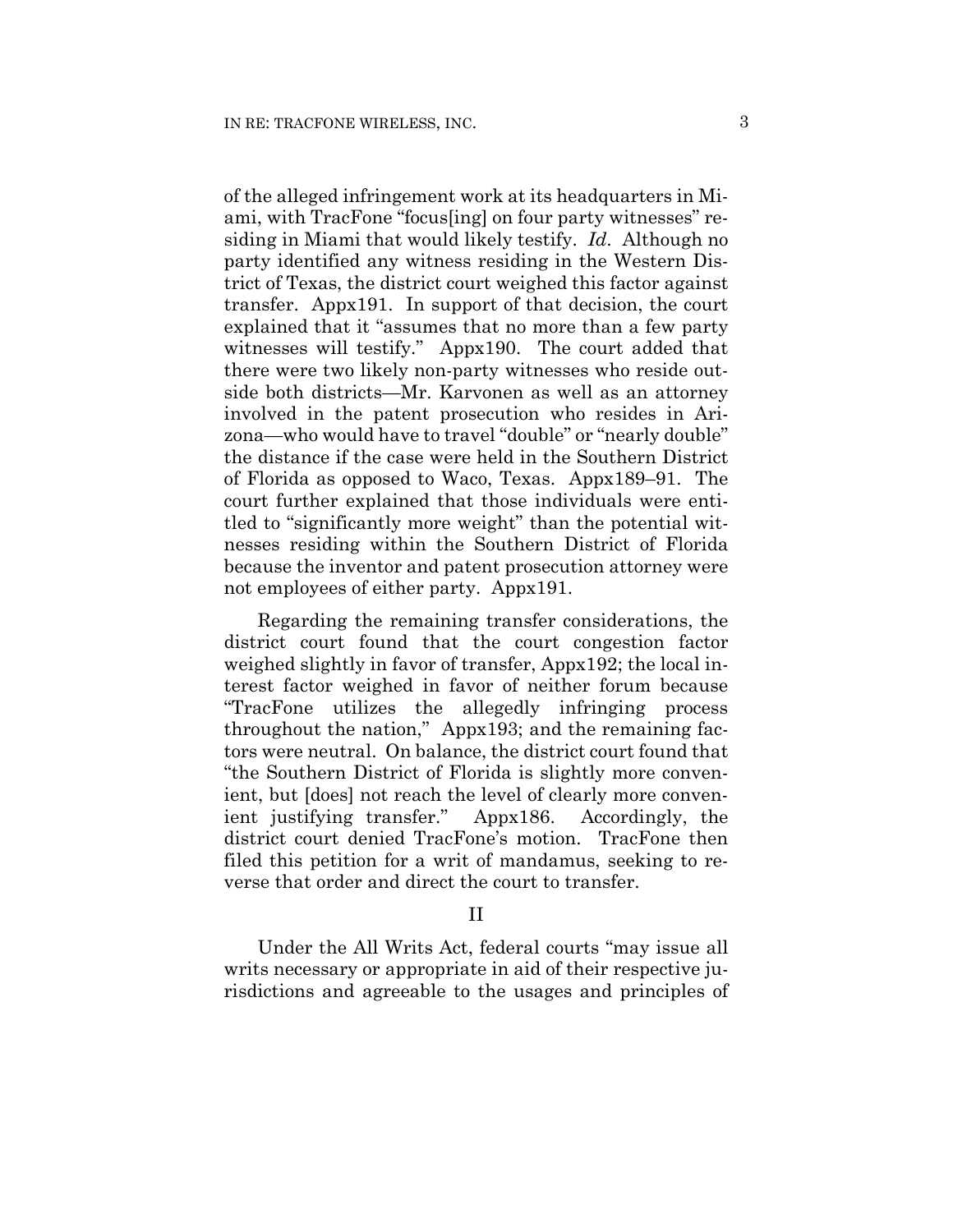law." 28 U.S.C. § 1651(a). Before a court may issue the writ, three conditions must be satisfied: (1) the petitioner must have "no other adequate means to [obtain] the relief he desires"; (2) the petitioner must show that the right to the writ is "clear and indisputable"; and (3) the court "in the exercise of its discretion, must be satisfied that the writ is appropriate under the circumstances." *Cheney v. U.S. Dist. Court for D.C.*, 542 U.S. 367, 380–81 (2004) (citation and internal quotation marks omitted). In transfer cases, those requirements generally coalesce into one inquiry: whether the district court's denial of transfer amounted to a clear abuse of discretion under governing legal standards. *See In re TS Tech USA Corp.*, 551 F.3d 1315, 1319 (Fed. Cir. 2008).

We follow regional circuit law on § 1404(a) transfer motions. *Id*. The Fifth Circuit requires that when a movant "clearly demonstrate[s] that a transfer is '[f]or the convenience of parties and witnesses, [and] in the interest of justice,'" the district court "should" grant transfer. *In re Volkswagen of Am., Inc.*, 545 F.3d 304, 315 (5th Cir. 2008) (en banc) ("*Volkswagen II"*) (citing § 1404(a)). "That determination is focused on a comparison of the relative convenience of the two venues based on assessment of the traditional transfer factors." *In re HP Inc.*, 826 F. App'x 899, 901 (Fed. Cir. 2020) (citing *In re Radmax, Ltd*., 720 F.3d 285, 288 (5th Cir. 2013)). In asking whether the district court abused its discretion in making that determination, we look at whether it "(1) relies on clearly erroneous factual findings; (2) relies on erroneous conclusions of law; or (3) misapplies the law to the facts." *Volkswagen II*, 545 F.3d at 310 (quoting *McClure v. Ashcroft*, 335 F.3d 404, 408 (5th Cir. 2003)).

### A

The district court appears to have rested its denial of TracFone's motion largely, if not entirely, on its conclusion that the willing witness factor weighed against transfer.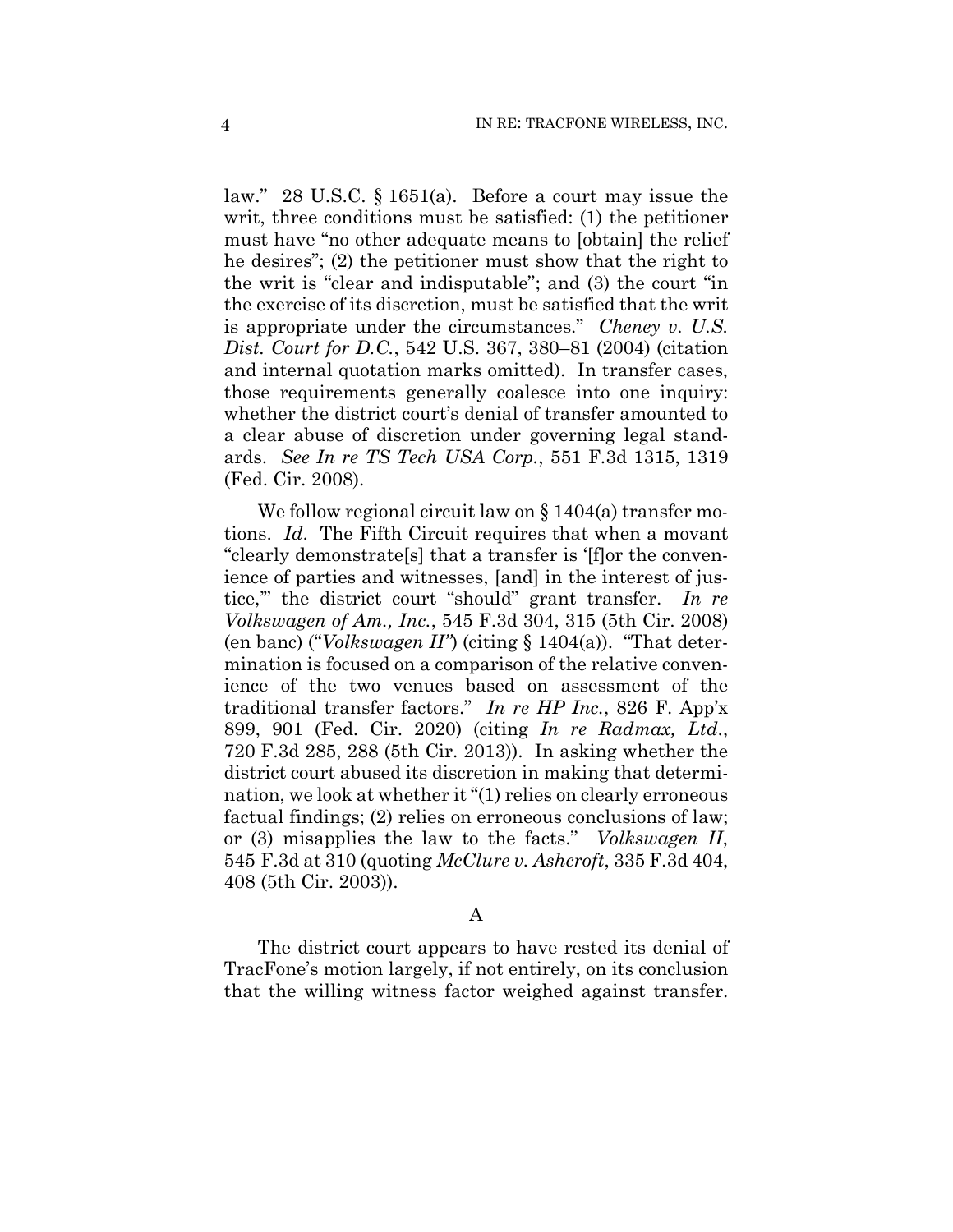We agree with TracFone that the court's conclusion was clearly flawed. It was reached despite several of TracFone's likely employee witnesses residing in the transferee venue and without relying on the location of a single potential witness within or even close to Waco, Texas.

Instead, the district court based its conclusion on a rigid and formulaic application of "the Fifth Circuit's 100 mile rule," which resulted in a finding that "doubling the distance traveled would double the inconvenience to the non-party witnesses" in Arizona and Minnesota. Appx191. But that rule, when correctly applied, does not support the district court's determination.

In *Volkswagen II*, the en banc Fifth Circuit, relying on its earlier precedent, affirmed the principle that "'[w]hen the distance between an existing venue for trial of a matter and a proposed venue under  $\S$  1404(a) is more than 100 miles, the factor of inconvenience to witnesses increases in direct relationship to the additional distance to be traveled.'" 545 F.3d at 317 (quoting *In re Volkswagen AG,* 371 F.3d 201, 203 (5th Cir. 2004) ("*Volkswagen I"*)). That earlier precedent explained the rule's rationale: the ultimate "task of scheduling fact witnesses" is "to minimize the time when they are removed from their regular work or home responsibilities." *Volkswagen I*, 371 F.3d at 205. This "gets increasingly difficult and complicated," that earlier precedent explained, "when the travel time from their home or work site to the court facility is five or six hours one-way as opposed to 30 minutes or an hour." *Id*.

In applying the 100-mile rule, this court has rejected a rigid approach that would produce results divorced from that underlying rationale. For example, in *In re Genentech, Inc.*, 566 F.3d 1338, 1344 (Fed. Cir. 2009), we held that "the '100-mile' rule should not be rigidly applied" where "witnesses . . . will be required to travel a significant distance no matter where they testify." We concluded that witnesses traveling from Europe, Iowa, and the East Coast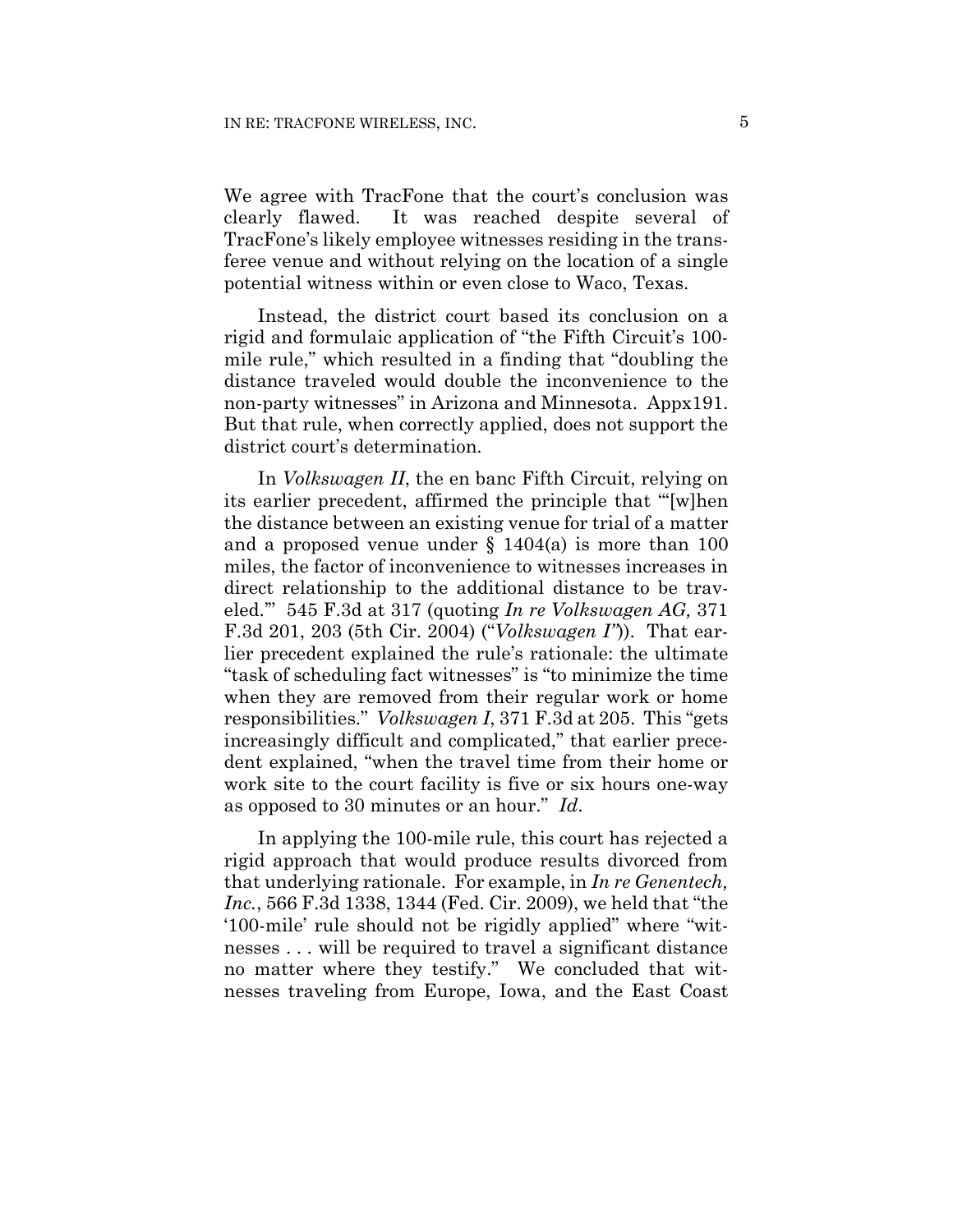would only be "slightly more inconvenienced by having to travel to California" than to Texas. *Id.* at 1348.

Similarly, in *In re Apple Inc.*, 979 F.3d 1332, 1342 (Fed. Cir. 2020), we held that the Western District of Texas had erred in not weighing this factor in favor of transfer to the United States District Court for the Northern District of California where the parties' witnesses were located. We rejected the district court giving more weight to the fact that the inventors and patent prosecutor residing in New York would "need to travel a greater distance to reach" the Northern District of California than the Western District of Texas. *Id*. We did so on the ground that those non-party witnesses "will likely have to leave home for an extended period" whether or not the case was transferred, and thus those witnesses would only be slightly more inconvenienced by having to travel to California than to Texas. *Id*.

In this case, we see no basis to reach a different result than we reached in both *Genentech* and *Apple*: the district court clearly abused its discretion in concluding that the willing witness factor did not weigh in favor of transfer. The facts here are comparable if not indistinguishable from those in *Apple* and establish that the district court gave too much significance to the fact that the inventor and patent prosecutor live closer to the Western District of Texas than the Southern District of Florida, as each "will likely have to leave home for an extended period of time and incur travel, lodging, and related costs" regardless of the venue. 979 F.3d at 1342. As in *Apple*, the district court here clearly misapplied the law in finding that any inconvenience to these individuals outweighed the convenience of having several party witnesses be able to testify at trial without having to leave home.

B

Having rejected the district court's conclusion that the willing-witnesses factor did not weigh in favor of transfer, we readily conclude that the district court should have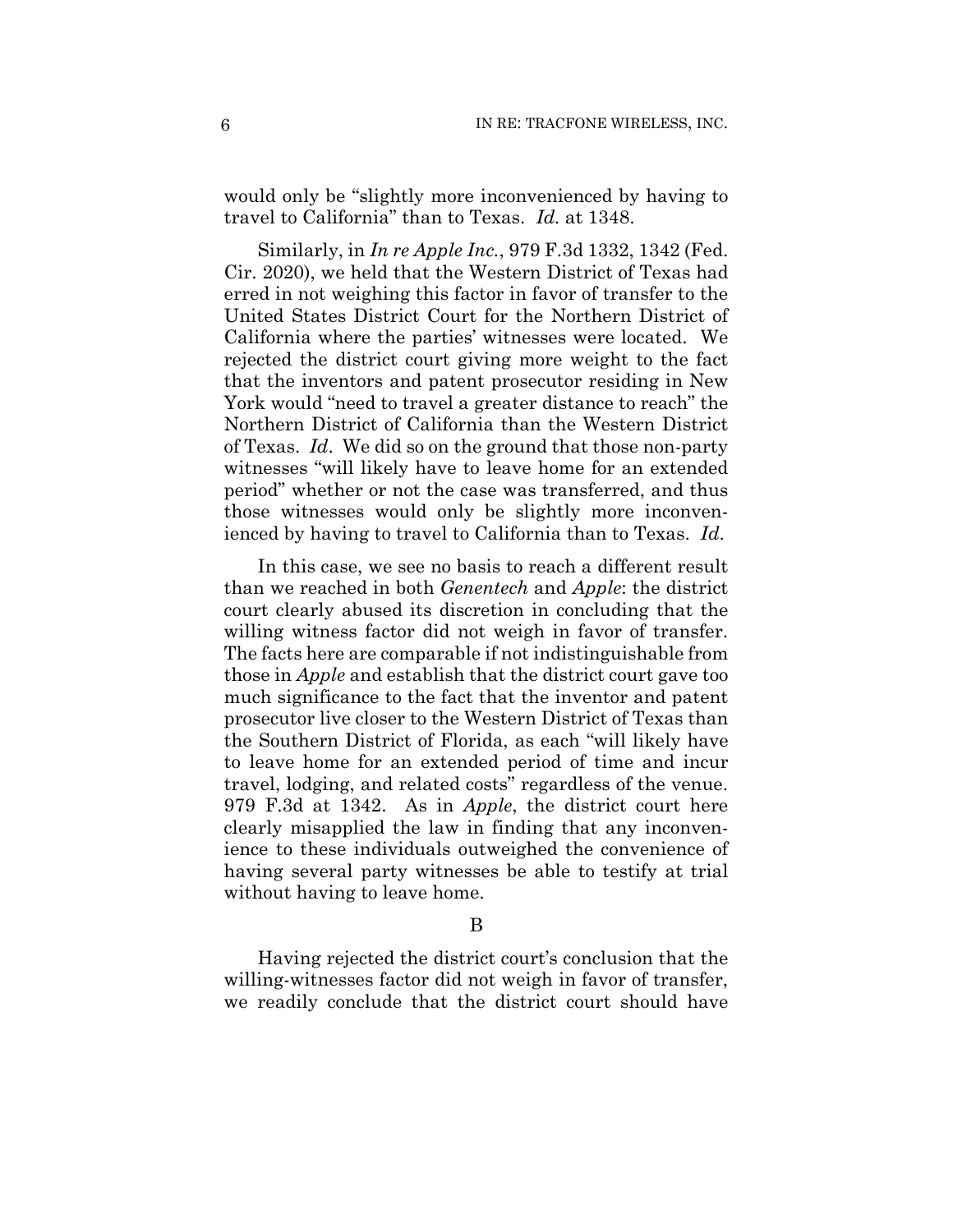granted TracFone's motion. Indeed, the district court found that the Southern District of Florida was slightly more convenient than the Western District of Texas even with its (erroneous) conclusion that the willing witness factor weighed against transfer.

The district court itself concluded that the sources of proof and the court congestion factors favored transferring the case. Moreover, the district court's conclusion that the local interest factor was neutral also appears to be incorrect. The district court reasoned that TracFone utilizes the allegedly infringing process throughout the nation. But this conclusion of neutrality ignores that the Southern District of Florida has far stronger local interest in the case than the Western District of Texas. For example, TracFone operates the accused methods and systems relating to prepayment from its headquarters located in the Southern District of Florida. *See In re Hoffmann–La Roche Inc.*, 587 F.3d 1333, 1338 (Fed. Cir. 2009) (explaining that "[w]hile the sale of an accused product offered nationwide does not give rise to a substantial interest in any single venue, if there are significant connections between a particular venue and the events that gave rise to a suit, this factor should be weighed in that venue's favor" (internal citations omitted)); *Genentech*, 566 F.3d at 1347; *see also Apple*, 979 F.3d at 1345 (holding that the district court erred by failing to give weight to the significant connections between a transferee venue and the events that gave rise to a suit). Regardless, with several factors favoring transfer and no factor favoring keeping the case in the plaintiff's chosen forum, the district court's decision that the transferee venue was not clearly more convenient produced a patently erroneous result.

Given that conclusion, we grant TracFone's mandamus petition and issue the writ.

Accordingly,

IT IS ORDERED THAT: